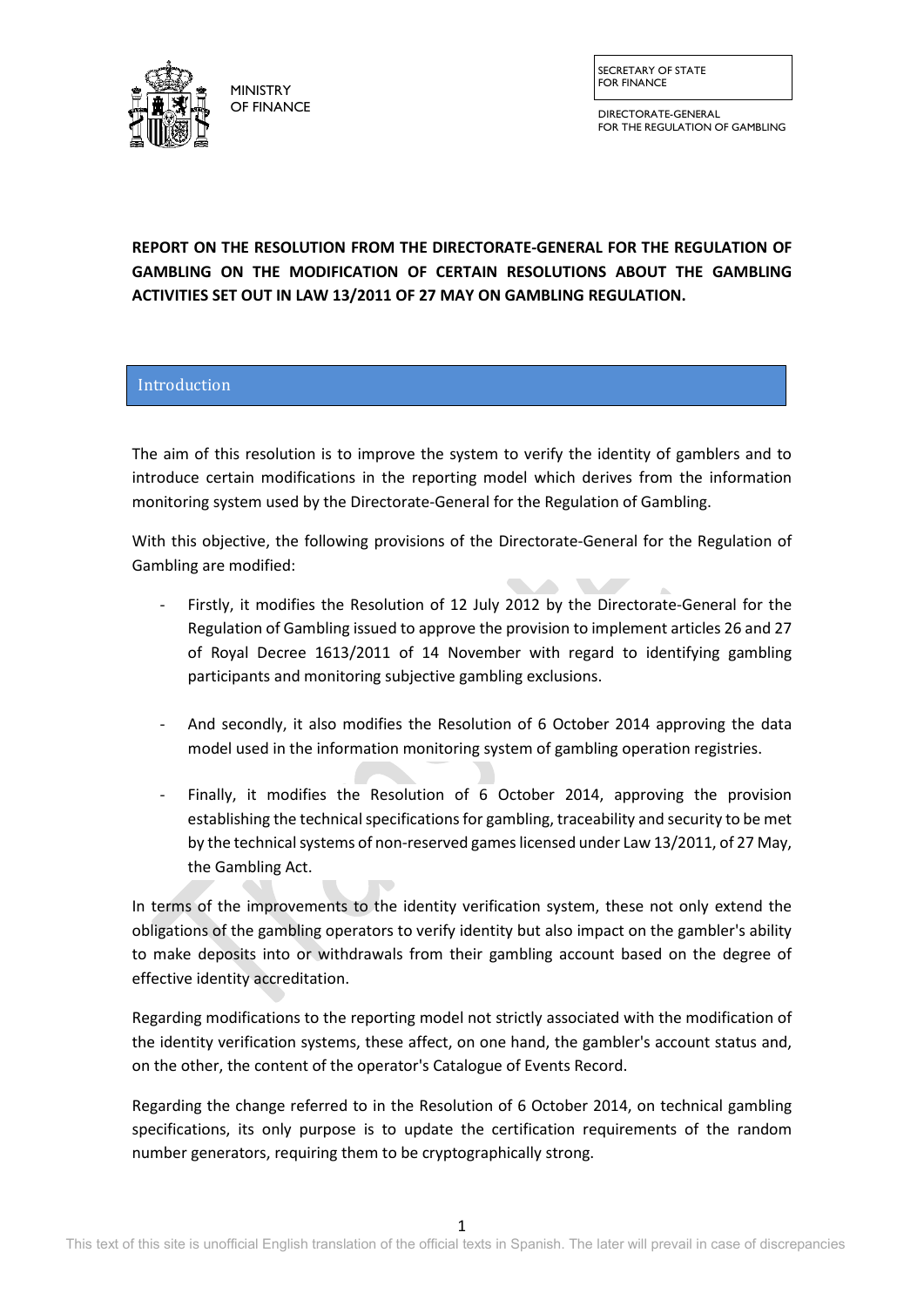

DIRECTORATE-GENERAL FOR THE REGULATION OF GAMBLING

# Legal basis

This Resolution is prepared based on articles 21.4, 21.5, 21.9 and 21.14 of Law 13/2011, of 27 May, on Gambling Regulation, which enables the Directorate-General for the Regulation of Gambling<sup>[1](#page-1-0)</sup> to issue instructions of a general nature to the gaming operators, to establish the necessary technical and functional requirements of gambling, to ensure that the interests of the participants are protected and, finally, to comply with legislation for the prevention of money laundering and financing of terrorism and to monitor compliance with it.

The regulatory empowerment is completed with the provisions of article 23.1 of Law 13/2011, of 27 May, on gambling regulation, stating that the Directorate-General *"may dictate those provisions which require the development and execution of the standards contained in this Law, in the Royal Decrees approved by the Government or in the Orders of the Ministry of Economy and Finance, provided that these provisions expressly enable it to do so."* 

In addition, sections 3 and 5 of article 26 of Royal Decree 1613/2011 of 14 November, which develops Law 13/2011 of 27 May on gambling regulation should be borne in mind with regard to the technical requirements of gambling activities, which provides as follows:

*"3. Opening a user account requires participants to submit the data referred to above, which must be verified by the operator.*

*After the data have been verified in accordance with the terms established by the National Gambling Commission, the operator may activate the user account.*

*(…)* 

**.** 

*The operator is responsible for the accuracy and periodic checking of the data in its user accounts, in the terms established by the National Gambling Commission. "*

*"5. The National Gambling Commission will establish additional requirements and conditions to be met by user and gambling accounts, and the protection measures which must be provided by operators."*

<span id="page-1-0"></span> $<sup>1</sup>$  Pursuant to the Tenth additional provision of the Establishment of the National Markets and Competition</sup> Commission Act 3/2013, of 4 June, the Directorate-General for the Regulation of Gambling, under the aegis of the Ministry of Finance and Public Administrations, will assume the purpose, functions and powers attributed by the Gambling Act 13/2011, of 27 May, to the now defunct National Gambling Commission."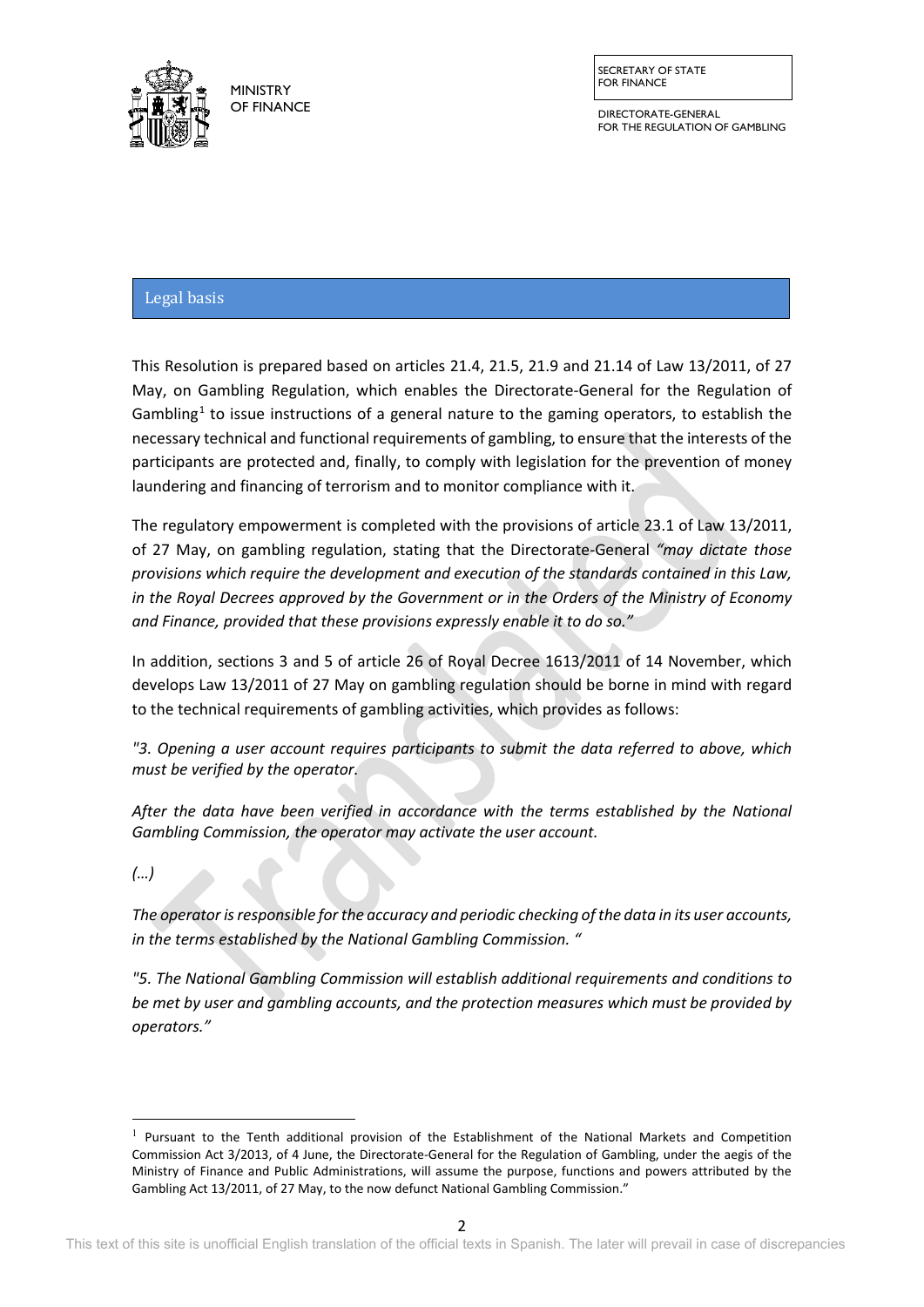

SECRETARY OF STATE FOR FINANCE

DIRECTORATE-GENERAL FOR THE REGULATION OF GAMBLING

# **Justification for modifying the gamblers' identity verification system**  Justification

## **Justification for modifying the system for verifying the identity of gambling participants.**

In addition to guaranteeing the protection of gambling participants' rights, the identity verification mechanisms established in the state gambling regulation try to avoid the use of identities which are false or do not belong to the user, the impersonation or assumption of thirdparty identities, as well as the violation of individual prohibitions to be able to gamble established in article 6 of Law 13/2011, of 27 May. These mechanisms are also a very valuable tool in the fight against fraud and money laundering.

The current identity verification model for online gambling at a national level relies on a weighted approach through which the intention is to make the aforementioned objectives compatible with the reasonably agile development of the operational and commercial activity of gambling operators. This is based on a risk containment model which limits both the capacity and the incentive of the identified individuals in the use of incorrect identities in accessing gambling services.

This scheme is based on several complementary pillars: firstly, the Identity Verification Service to determine the veracity and integrity of the data provided by the users in the registration process; and secondly, the additional "Know Your Consumer" methods established by the operators for identity and documentary verification; and finally, closely related to both, the remaining elements foreseen in the regulation to trace flows of cash and link them to the real identity of the user, such as being identified for prizes, withdrawals or deposits derived from the legislation on money laundering or identification mechanisms which have increasingly been incorporated into the use of bank or electronic payment methods.

With the current regulations, the aforementioned framework has offered a reasonably satisfactory level of solvency in the protection of gamblers and, in particular, the control of individual prohibitions mainly associated with minors and persons registered in the General Register of Gambling Access Bans. Thus, for example, the *8th Report on social perception about Gambling in Spain 2017*, by the Institute of Policy and Governance of Universidad Carlos III, puts the percentage of minors on websites of the regulated area at 1% of the total in 2016, and 0.3% in 2017. Likewise, the specific study on minors and gambling carried out in the *Study on Prevalence, behaviour and characteristics of gamblers in Spain in 2015* commissioned by the DGOJ in 2015 (last pilot sample, survey of the general population aged between 15 and 17) shows that online gambling occupied tenth position, out of a total of 13 categories, as a platform for initiation into minors gambling.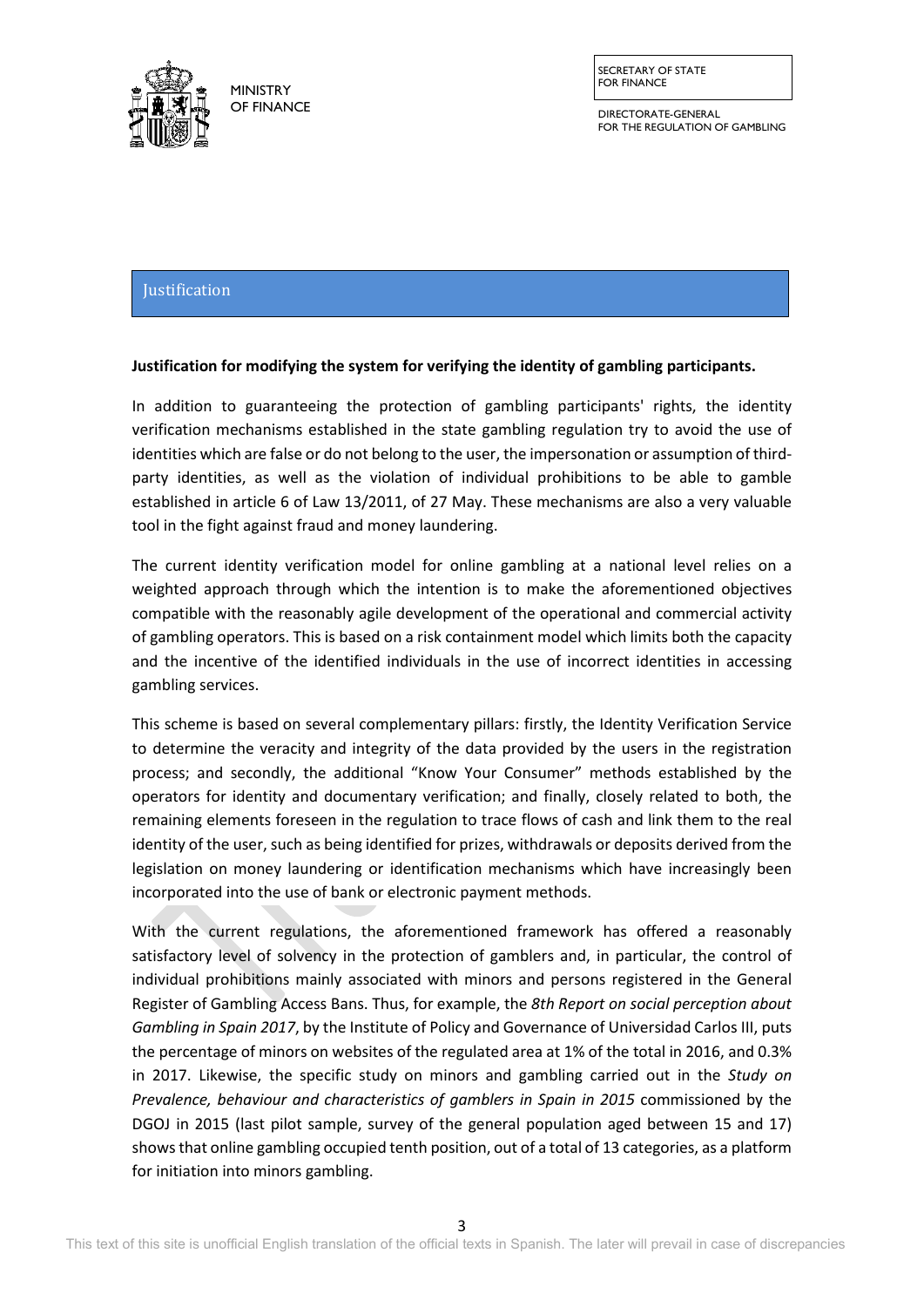

DIRECTORATE-GENERAL FOR THE REGULATION OF GAMBLING

However, there are several reasons which recommend strengthening the existing identity verification systems in our regulation. Among others, it is worth mentioning the advisability of strengthening the fight against fraud in the face of the growing promotion of e-commerce; the important challenges facing gambling today, such as the fraudulent manipulation of sports competition results in relation to betting or the appearance of new forms of fraud; or the current state of technological evolution, which simplifies, for operators and users, the management of document verification, without creating great burdens or technical or commercial distortions for any of them.

Finally, regardless of the aforementioned factual context, the new regulation on money laundering and the fight against fraud derived from Directive 2015/849 of the European Parliament and of the Council, of [2](#page-3-0)0 May 2015<sup>2</sup>, incorporated into the legal system by means of Royal Decree - Law 11/2018, of 31 August, on the transposition of directives on the protection of pension commitments with workers, prevention of money laundering and requirements for entry and residence of third-country nationals and amending them Law 39/2015, of 1 October, on the Common Administrative Procedure of Public Administrations, encourages strengthening the existing identity verification procedure, not only to improve the control exercised over the aforementioned groups, but also to include preventive control mechanisms that directly affect the ability of the gamblers to operate through their gambling account based on the degree of identity verification.

Given the foregoing, it has been considered necessary to reinforce, at regulatory level, the mechanisms to avoid the use of identities not corresponding to the user, whether or not consent of the real owners is given, and directly impact on the player's ability to carry out operations in their gambling account depending on the degree of effective verification of their identity. It is true that, generally, the operators already demand such document verification either when making withdrawals, or even upon registering, but this new verification system will offer a greater degree of security and control in the processes for checking the identity of gambling participants.

#### **Justification of the other changes planned in the project.**

**.** 

In addition to the modification of the system for verifying the identity of gambling participants, this resolution also introduces certain changes in the reporting model of gambling operators.

The information on the status of the gambler gathered in the reporting model is completed, including two new statuses (pending document verification, self-excluded). Greater detail of this information will facilitate the monitoring and supervision of the procedures and controls

<span id="page-3-0"></span> $2$  Directive 2015/849 of the European Parliament and of the Council of 20 May 2015 on the prevention of the use of the financial system for the purposes of money laundering or terrorist financing, amending Regulation (EU) No. 648/2012 of the European Parliament and of the Council, and repealing Directive 2005/60/EC of the European Parliament and of the Council and Commission Directive 2006/70/EC.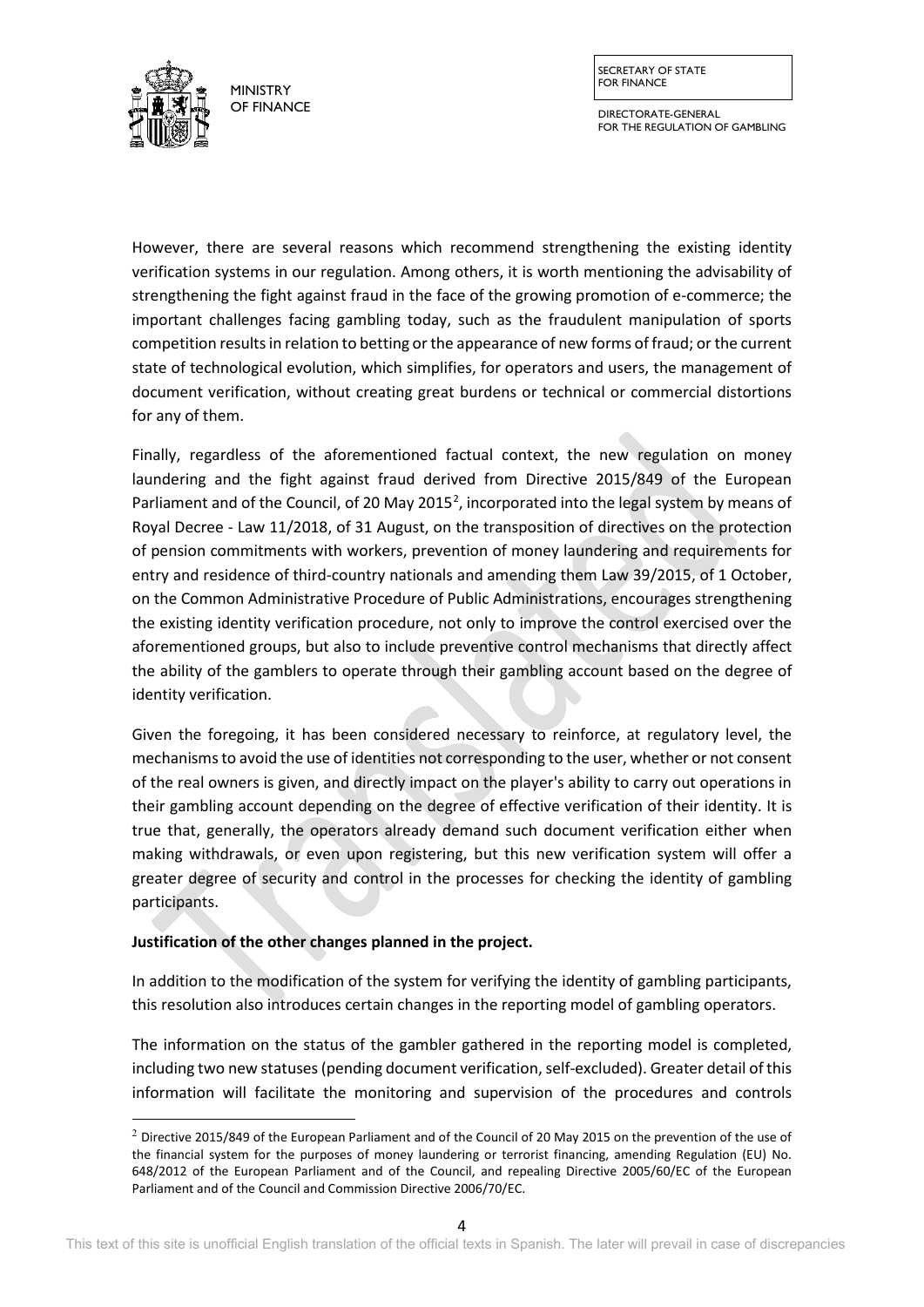

SECRETARY OF STATE FOR FINANCE

DIRECTORATE-GENERAL FOR THE REGULATION OF GAMBLING

established by the operator to limit participants' access to gambling according to their individual situation.

New fields are included in the user record to note the IP from which the gambler connects, the type of device used (mobile, tablet or computer) and the device ID to facilitate identification of the gambler and prevent identity theft.

In the betting Events Catalogue a Boolean field is included to allow the events to be updated in the successive monthly files and also add daily frequency in their reporting. This field was introduced to report if a certain event had already been included in a previous file or not. Finally, it also includes information about the value of the stake of the bet to prevent certain forms of fraud.

## Alternatives to the current regulation.

In contrast to the option chosen in this project, there are several alternatives which were ruled out as inappropriate or excessively burdensome for operators and users based on the current context as described in the justification section.

The first would be to specify the specific mechanisms to which document verification is subjected, thus restricting the freedom of operators to establish the means they deem appropriate.

It has been considered that a hardening of these mechanisms at regulatory level, in addition to disproportionately limiting free choice by the operators, would even be counter-productive to the purpose pursued given the important technological component and the consequent dynamism and innovation in the verification systems and procedures implemented by gambling operators. In any event, the consideration that the document verification mechanism must at all times be sufficient to fulfil its purpose allows controlling the effectiveness in complying with this obligation by the operators at the regulatory supervision level.

Another option would have been to record, as an exclusive means of identification, the electronic signature mechanisms and procedures to obtain electronic certificates provided for in the order. This option was also ruled out as the improvement of the current system, which has demonstrated a fair degree of effectiveness, is considered sufficient at the present time. Taking into account the above as well as the cost of the change for users and operators, it has been decided not to make more profound changes in the identification system, particularly at a time when the use of such mechanisms is not yet fully extended to the level of individual users.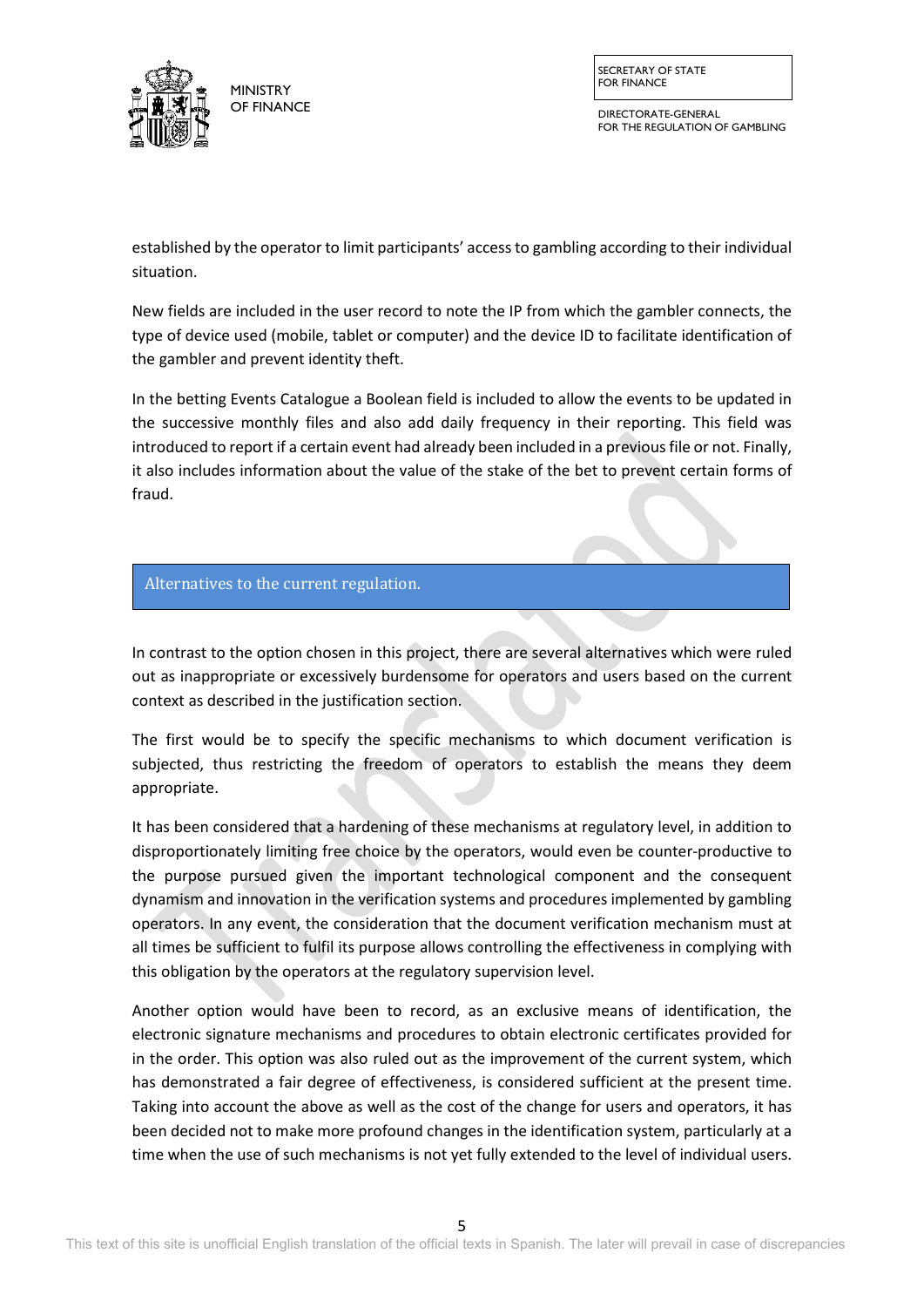

<u>.</u>

**MINISTRY** OF FINANCE SECRETARY OF STATE FOR FINANCE

DIRECTORATE-GENERAL FOR THE REGULATION OF GAMBLING

Content of the Resolution

As previously stated, this resolution aims to modify the system for verifying the identity of gambling participants and introduce certain changes in the reporting model of gambling operators.

## **Modification of the system for verifying the identity of gambling participants.**

From a formal point of view, the modification of the system for verifying the identity of participants implies modifying both the Resolution of 12 July 2012, and the Resolution of 6 October 2014, approving the data model used in the information monitoring system of gambling operation registries.

In view of this context, the identity reinforcement model foreseen in this Resolution is deployed through several initiatives which act simultaneously in the system's design:

• On one hand, with this provision, the document verification system, which consists of the operators verifying the veracity of the identification information provided by the users in their registration process through the means they deem appropriate, must start to be used in a more generalised manner by regulated operators.

With this new framework, gambling operators will have to verify, via the corresponding document verification, the identity of any gambler who wagers 150 euros or more, unlike the current regime foreseen in the Resolution of 12 July 2012, in which document verification is only mandatory for those gamblers who have identified themselves as non-residents and have not provided their national identity document number or foreigners' identification number<sup>[3](#page-5-0)</sup>.

<span id="page-5-0"></span> $3$  As provided in section Eight of the Resolution of 12 July 2012 of the Directorate-General for the Regulation of Gambling, which will be modified with the resolution that is the subject of this report:

<sup>&</sup>quot;1. Gambling operators may use document verification systems.

Where the identification it is not possible through the Identity Verification System of the National Gambling Commission and where the registration application is made by an applicant who is not resident in Spain and who does not have a national identity document or foreigners' identification number, the operator will turn to the document verification of the data which appears in the user record."

<sup>2.</sup> When the applicant is a non-Spanish resident participant and does not have a national identity document or foreigners' identification number in their application, the document verification procedure will be started by the operator at the time the application is received, without prejudice to the activation of the record."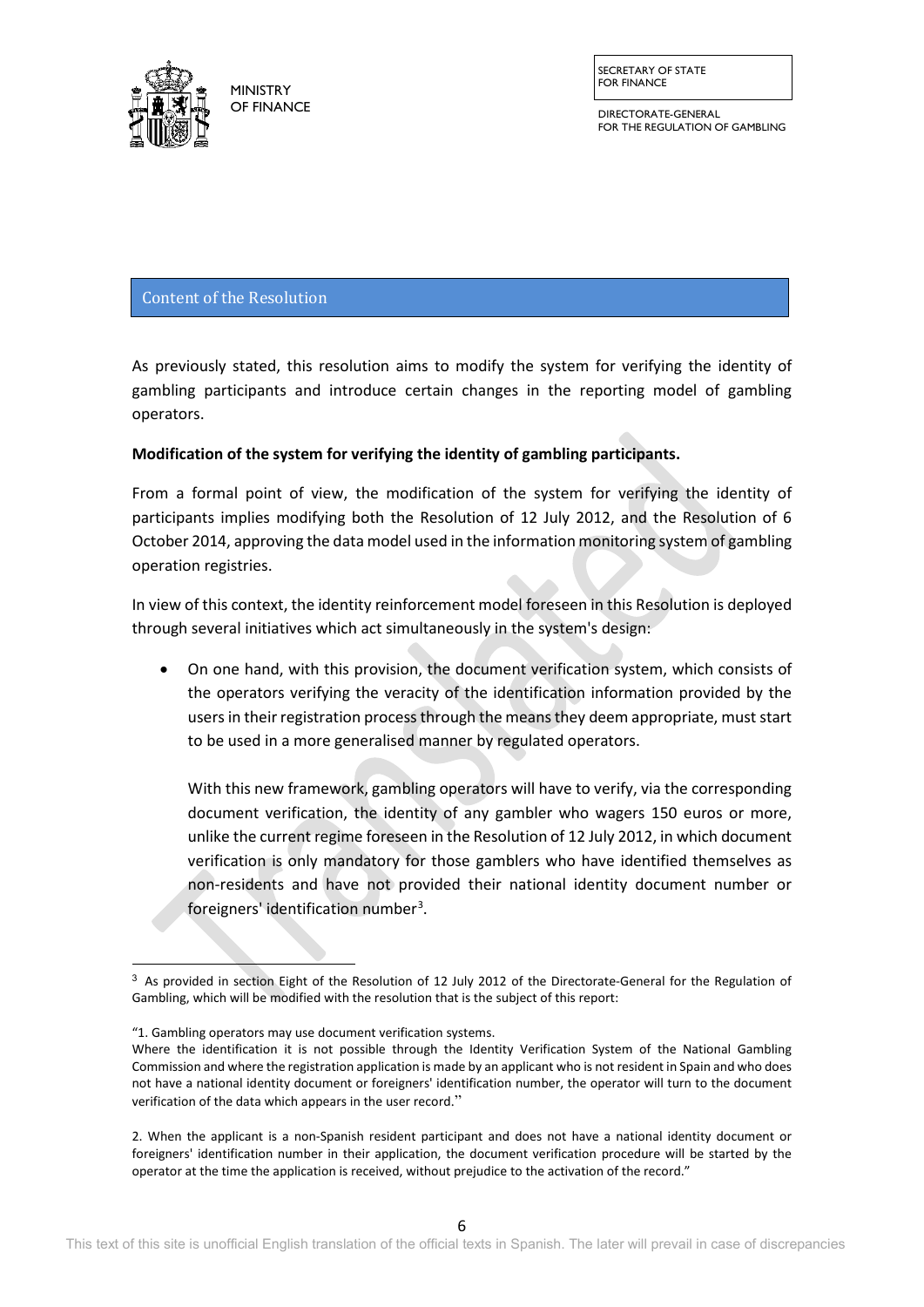DIRECTORATE-GENERAL FOR THE REGULATION OF GAMBLING



**.** 

In any case, the real impact of this measure on obligations of gambling operators to check identity is relative given that, to date, practically all operators have already voluntarily incorporated document verification for all gamblers actively participating; and not only for those who, in principle, and in accordance with the provisions of the Resolution of 12 July 2012, would be affected by this identity checking method. Together with this fact, it should be borne in mind that the legislation on the prevention of money laundering and terrorist financing has for some time required the formal identification of gambling participants who win prizes of 2,500 euros or more<sup>[4](#page-6-0)</sup>. In this context, the entry into force on 4 September 2018 of Royal Decree – Law 11/2018, of 31 August, further strengthens the diligence regime required until now of remote gambling operators.

• Furthermore, the implementation of this model will directly affect the gambler's ability to participate, make deposits into and withdrawals from their gambling account. That ability will be conditioned on the effective identification of said gambler through the different methods provided for in this provision.

In other words, the degree of accreditation of gamblers' identity will be the one which determines their ability to gamble, which will be lower the less accredited that identity is.

In this sense, the gambling operator will proceed according to the following scheme for resident gamblers:

- Users whose identity has not been validated in the participants' Identity Verification System of the DGOJ or in another identity verification service may not take part in any gambling activity or make deposits or withdrawals.
	- Users correctly identified through any identity verification system and awaiting documentary verification may deposit up to a joint limit of 150 euros and participate in gambling activities but may not make withdrawals irrespective of their amount or nature. The status of these users will be considered as 'pending document identification'.
- Users correctly identified through documentary verification may make deposits, withdrawals and participate in gambling activities. The status of these users will be considered as 'active'.

<span id="page-6-0"></span><sup>4</sup> Article 4 of Royal Decree 304/2014, of 5 May, which approves the Regulation of Law 10/2010, of 28 April, on the prevention of money laundering and terrorist financing, requires the identification and verification of the identity of those people who have obtained prizes for their participation in lotteries or other gambling for amounts equal to or greater than 2,500 euros.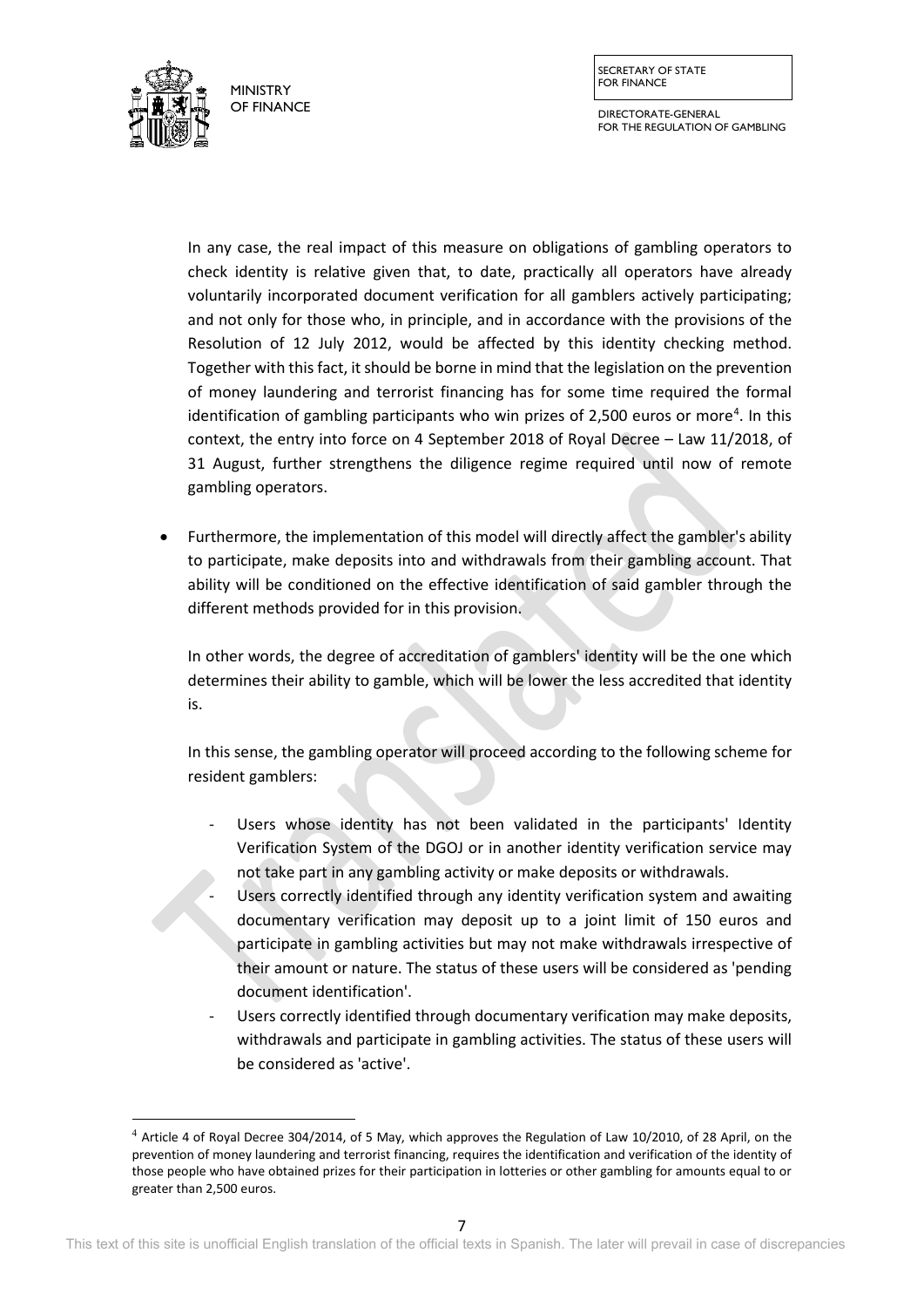

DIRECTORATE-GENERAL FOR THE REGULATION OF GAMBLING

In terms of non-resident gamblers, the gambling operator will proceed according to the following scheme:

- Users who have completed the registration process but are pending document verification cannot gamble or make deposits or withdrawals.
- Users correctly identified through the document verification system may make deposits, withdrawals and participate in gambling activities. The status of these users' accounts will be considered as 'active'.
- On a technical level, the modification of the gamblers' identity verification system also implies the modification of the gamblers' statuses in the corresponding user record depending on the status they hold, as well as the incorporation of new fields which allow the IP from which the gambler is connected, the type of device (mobile, tablet or computer) and the ID of the device to be captured in order to identify the gambler with greater precision.
- Finally, this provision includes a single transitional provision which establishes the identity verification regime for gamblers registered prior to its entry into force and whose identity has not yet been verified via documents.

In conclusion, with this four-pronged approach, the improvement in the gambler identity verification system foreseen in this provision will result in greater effectiveness in the fight against money laundering and fraud in the identity of users.

## **Other modifications**

The modification of the Resolution of 6 October 2014 approving the data model used in the information monitoring system of gambling operation registries includes two changes to the reporting model which are unconnected to modification of the previously analysed identity verification system.

These modifications are as follows:

- In the betting Events Catalogue a Boolean field is included to allow the events to be updated in the successive monthly files and also add daily frequency in their reporting. This field was introduced to report if a certain event had already been included in a previous file or not.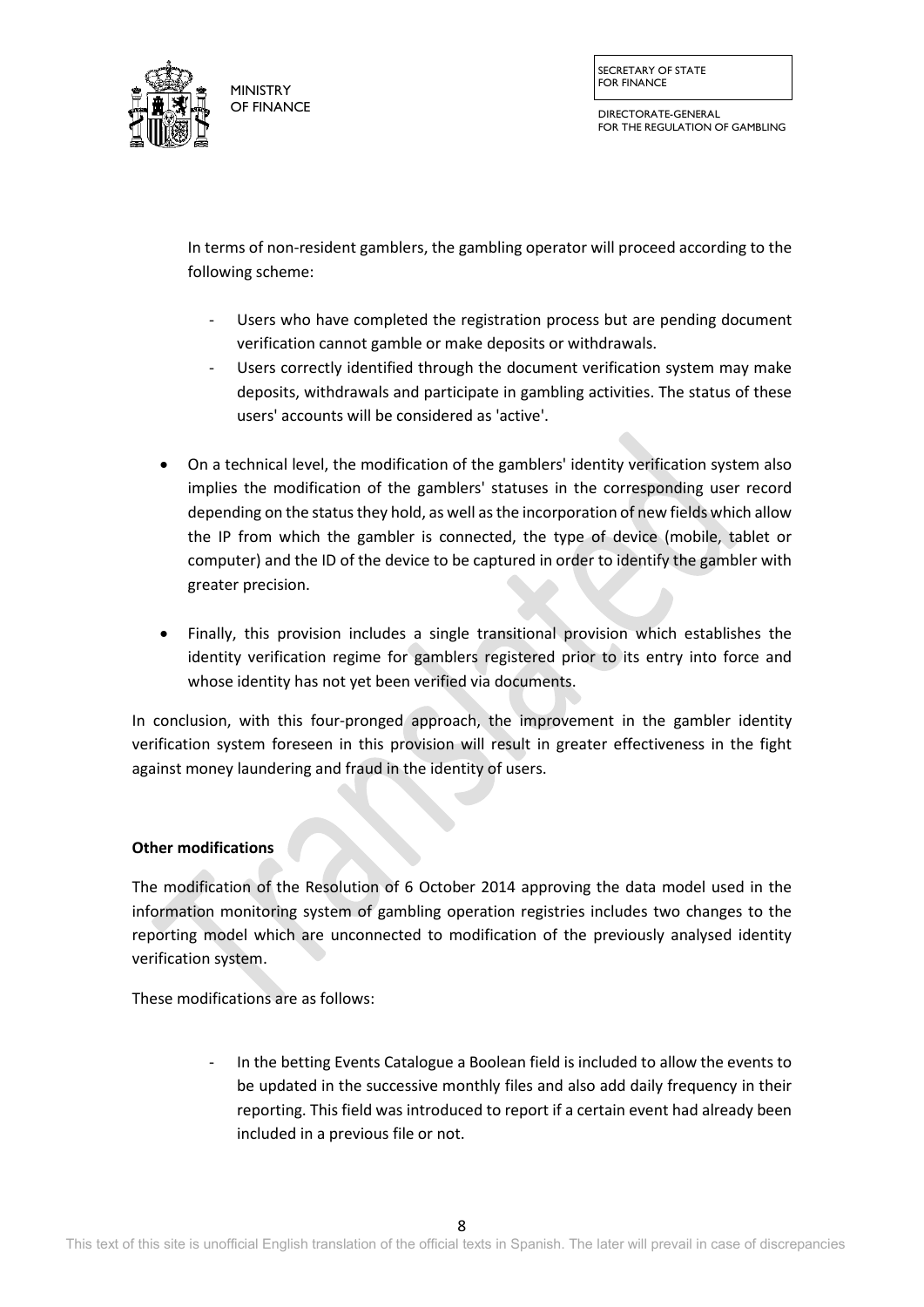

DIRECTORATE-GENERAL FOR THE REGULATION OF GAMBLING

- On the other hand, the status "Self-excluded" is added to reflect the exclusion of the gambler, and another related to the modifications of the identification system to identify the participants in the gambling described above (the "Pending document verification" status).
- It also includes information about the value of the stake of the bet to prevent certain forms of fraud.

Finally, this Resolution modifies the Resolution of 6 October 2014, approving the provision establishing the technical specifications for gambling, traceability and security to be met by the technical systems of non-reserved games licensed under Law 13/2011, of 27 May, on gambling regulation.

The purpose of the modifications to this Resolution are to update the certification requirements of random number generators, requiring them to be cryptographically strong.

On the other hand, it has been considered appropriate to give those operators who must approve their GNA systems as a consequence of the introduction of the new requirement on strong cryptography a reasonable time frame. This time frame, nine months from the entry into force of this Resolution, has been established in a new transitional provision.

# **Transaction**

This Resolution has been put out for public consultation. Resulting from this procedure, submissions were received from the following entities:

- WHG Spain PLC
- Sociedad Estatal Loterías y Apuestas del Estado, S.M.E., S.A
- **Playtech**
- Bet365
- Reel Spain PLC
- Gamesys SPAIN PLC
- Rank Digital España, S.A.
- Tecnalis Solution Providers SL.
- CIRSA Digital.
- **Bingosoft**
- **Betfair**
- 888 Spain PLC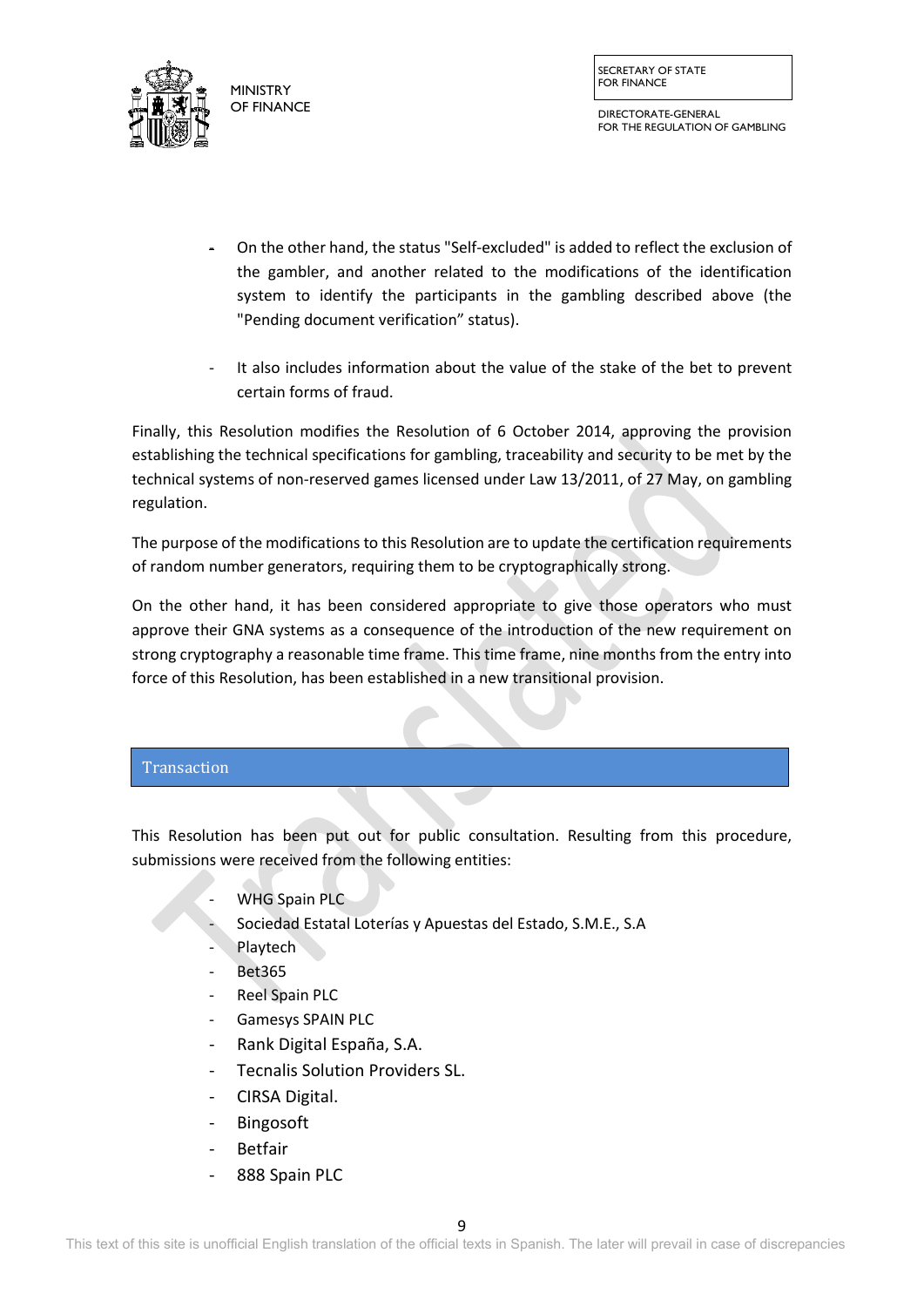

SECRETARY OF STATE FOR FINANCE

DIRECTORATE-GENERAL FOR THE REGULATION OF GAMBLING

- Unidad Editorial Juegos SA.

Following this procedure, certain aspects of the resolution have been amended. The most important is rightly the user identity verification process, which has been simplified by reducing the number of statuses in which a gambler can be found, without undermining the monitoring and control process exercised by the Directorate General for the Regulation of Gambling.

After this public consultation procedure, the information procedure on technical and regulatory standards and regulations relating to the services of the information society provided for in Directive (EU) 2015/1535 of the European Parliament and of the Council of 9 September 2015 has been lodged, by which an information procedure is established in terms of technical regulations and rules relating to the services of the information society. In this regard, no submissions were received during this procedure.

Finally, this project has been favourably reported by the State Advocacy of the State Secretariat for Finance.



#### **Budgetary impact**

Nothing implying an increase in public spending or a decrease in public income, either financial or non-financial, derives from this draft legislation.

Therefore, it has no impact on General State Budgets or on those of the Autonomous Communities or Local Entities.

#### **Impact due to gender**

The current standard has no impact due to gender.

#### **Administrative burdens**

Following the provisions of Appendix V of the Methodological Guide for the preparation of the Regulatory Impact Analysis Report, administrative burdens are considered to be those activities of an administrative nature which companies and citizens must carry out in order to comply with the obligations derived from the regulation. In the case of companies, the administrative burdens are those which must be borne in order to comply with the obligations to facilitate, preserve or generate information about their activities or production, to make them available and for enactment, where appropriate, by public authorities or third parties.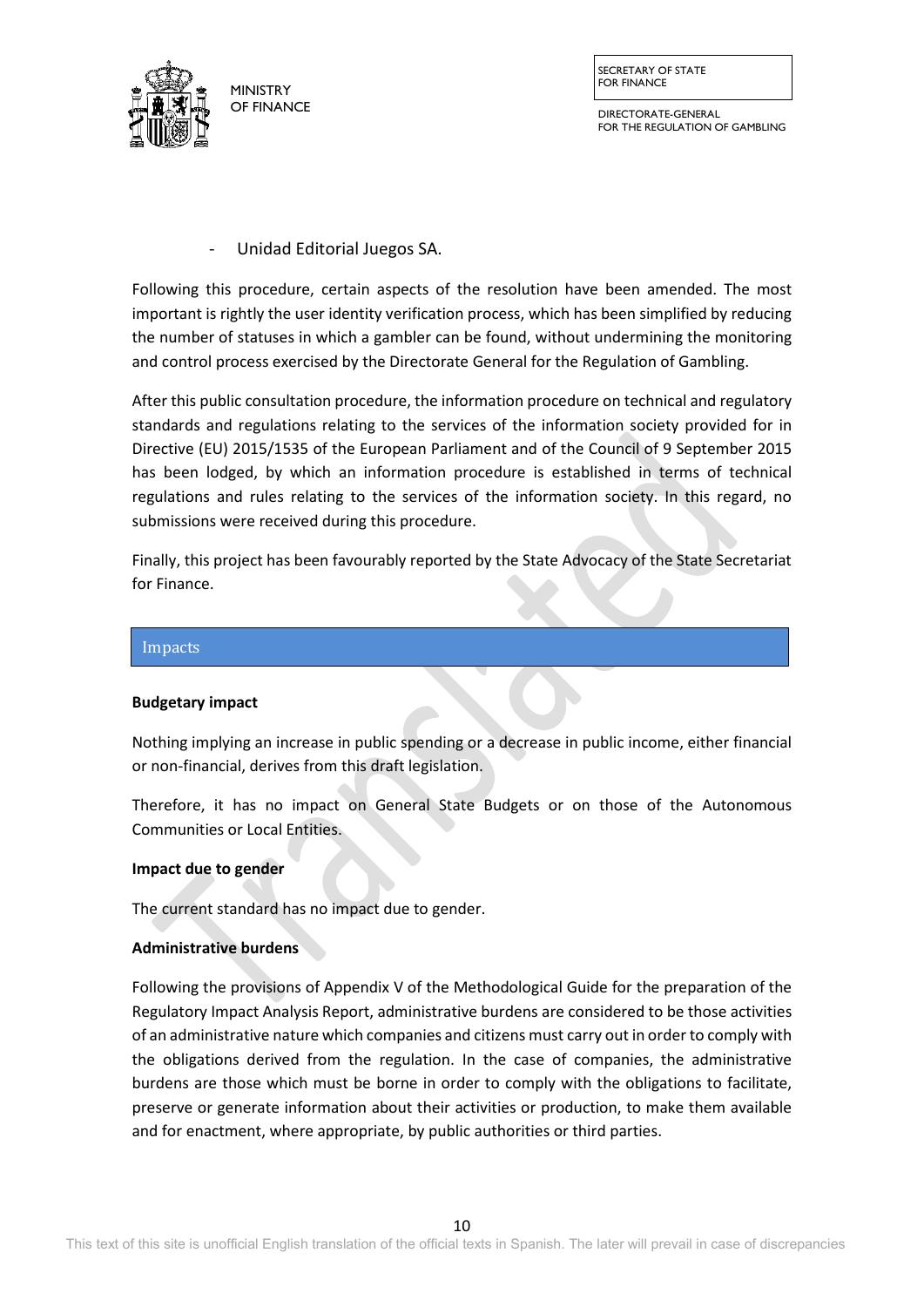

<span id="page-10-0"></span> $\overline{a}$ 

SECRETARY OF STATE FOR FINANCE

DIRECTORATE-GENERAL FOR THE REGULATION OF GAMBLING

From this point of view, the regulation envisaged in this provision involves the emergence of two administrative burdens for operators other than those already in place with the verification model currently in force, relating to the documentation which they will have to demand and verify in order to verify the veracity of the identification data provided by the users, either for newly registered gamblers, or those who are already registered but whose identity has not been verified with documents.

This administrative burden is identified with that of "Contribution of data" which appears in the Methodological Guide table for the preparation of the Regulatory Impact Analysis Report, with a unit cost of €2. Regarding the determining of the affected population, it is understood that this could be assimilated by the gamblers who would have to go through a document verification process.

To adequately determine the administrative burdens associated with this provision, the affected population would be ascertained through the following analysis:

**1.-** Burdens derived from the implementation of the document verification system for gamblers who register after the entry into force of this project (First section of the project).

Regulated operators generally perform the document verification of gamblers when making withdrawals from their gambling account, voluntarily upon the first withdrawal but compulsory for the payment of prizes exceeding 2,500 euros under the regulations on the prevention of money laundering<sup>[5](#page-10-0)</sup>.

Therefore, we can estimate the population of the aforementioned administrative burden from the data corresponding to 2017, considering those users who registered in that period and who made deposits of more than 150 euros in their account and withdrew less than 2,500 euros. According to the data contained in the DGOJ databases, this figure is estimated at 214,563 users (approximately 16.4% of the 1,297,426 new active users in the aforementioned period).

**2.-** Burdens derived from the implementation of the document verification system for gamblers registered prior to the entry into force of the Resolution whose identity has not yet been verified through documents (first transitional provision).

The user abandonment rate is very high for online gambling and at all times the percentage of new active users is around fifty per cent.